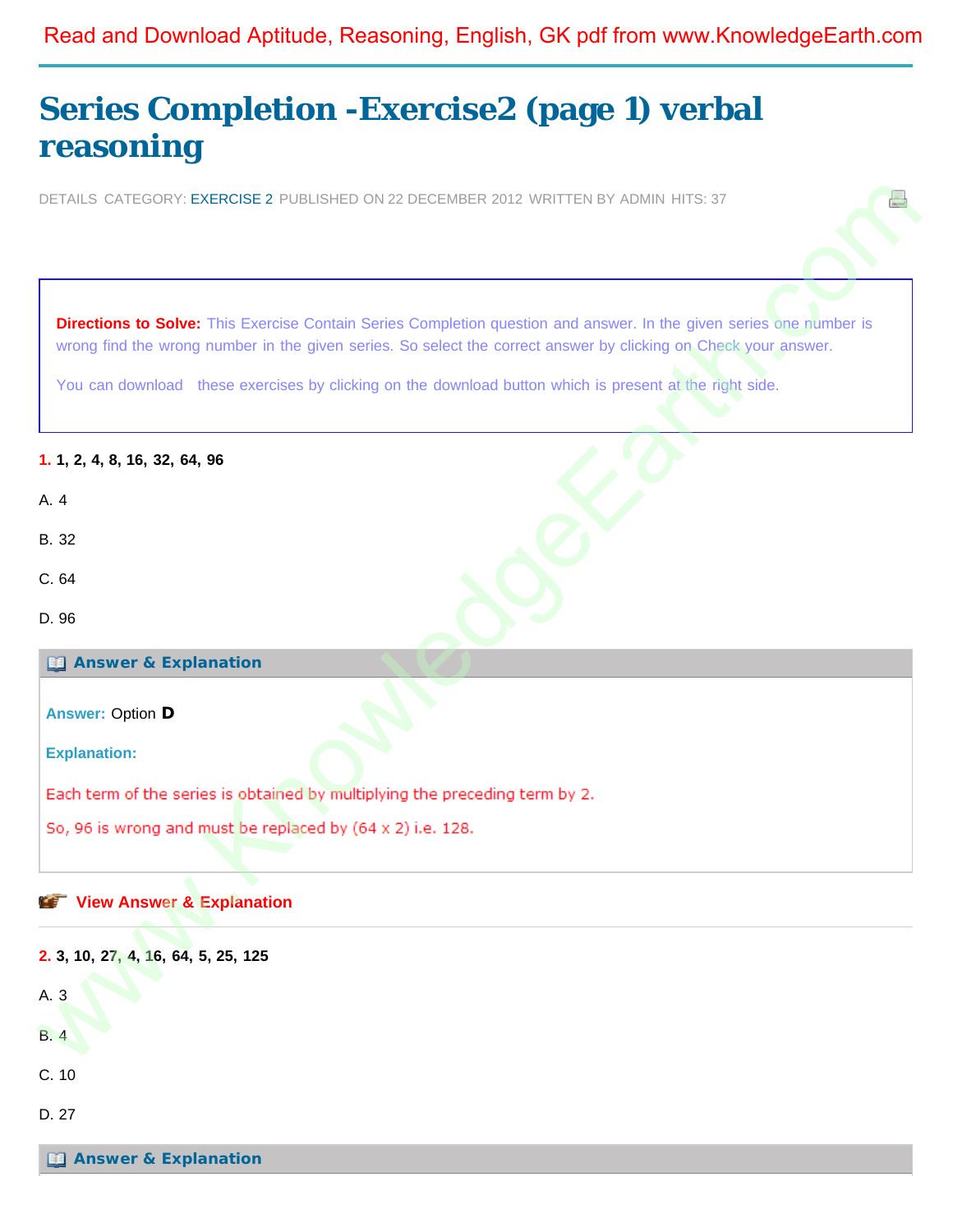#### **Answer:** Option **C**

#### **Explanation:**

The correct sequence is 3,  $3^2$ ,  $3^3$ , 4,  $4^2$ ,  $4^3$ , 5,  $5^2$ ,  $5^3$ .

#### **View Answer & Explanation**

**3. 196, 169, 144, 121, 101**

A. 101

B. 121

C. 169

D. 196

#### **Answer & Explanation**

**Answer:** Option **A**

**Explanation:**

So, 10 is wro[n](javascript: void 0;)g and must be replaced by  $3^2$  i.e. 9.<br>
Wew Answer & Explanation<br>
3.196, 169, 144, 121, 101<br>
A 101<br>
A 101<br>
A 101<br>
C. 169<br>
(2) Answer & Explanation<br>
Answer & Explanation<br>
So, 101 is wrong and must be replace

#### **View Answer & Explanation**

**4. 5, 10, 40, 80, 320, 550, 2560**

A. 80

B. 320

C. 550

D. 2560

**Answer & Explanation**

**Answer:** Option **C**

**Explanation:**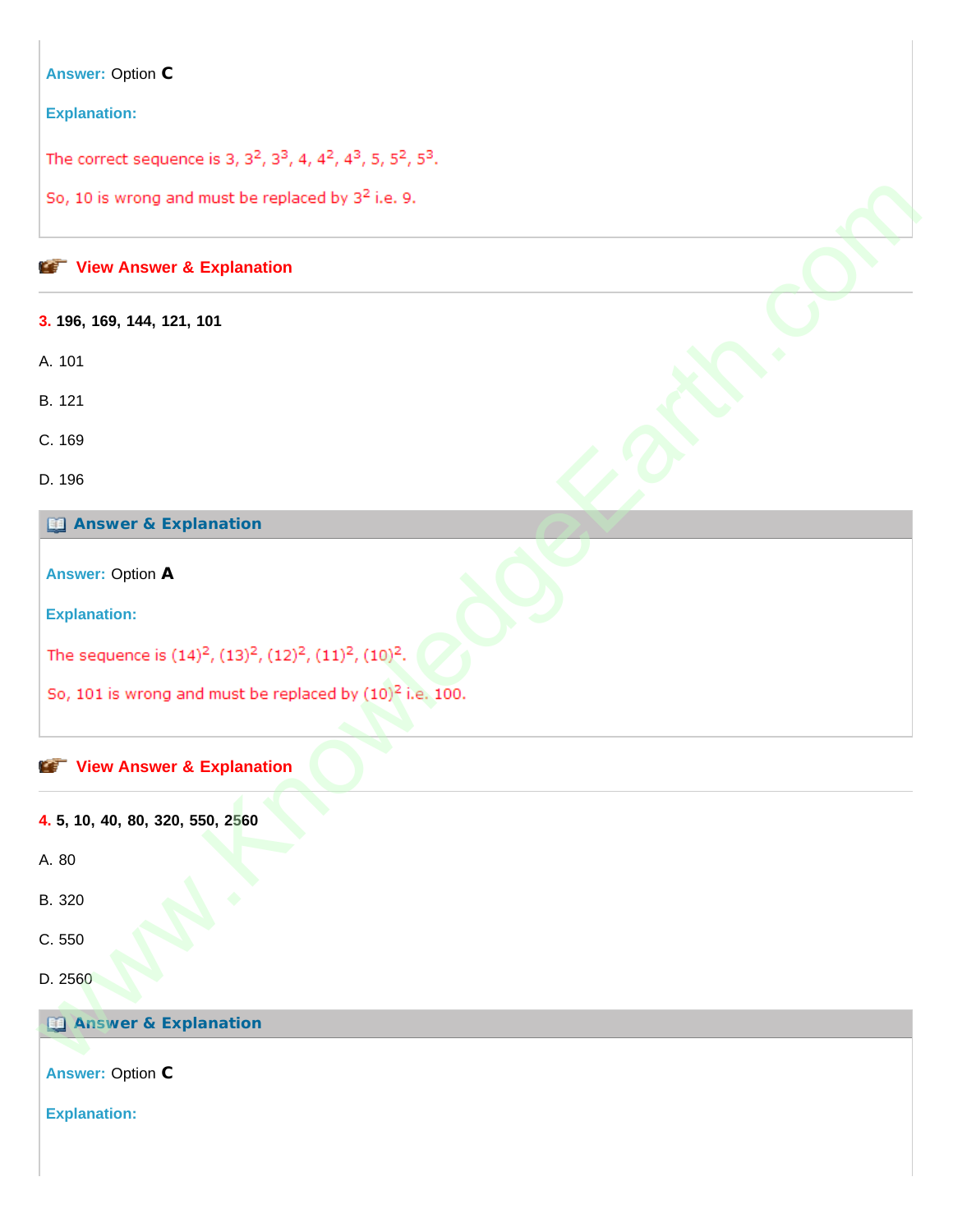The correct pattern is  $x$  2,  $x$  4,  $x$  2,  $x$  4, .....

So, 550 is wrong and must be replaced by (320 x 2) i.e. 640.

## **[View Answer & Explanation](javascript: void 0;)**

| 5. 1,3,12,25,48                                                                                                                                                                                      |  |
|------------------------------------------------------------------------------------------------------------------------------------------------------------------------------------------------------|--|
| A. 3                                                                                                                                                                                                 |  |
| B. 12                                                                                                                                                                                                |  |
| C.25                                                                                                                                                                                                 |  |
| D. 48                                                                                                                                                                                                |  |
| <b>Ed Answer &amp; Explanation</b>                                                                                                                                                                   |  |
| <b>Answer: Option C</b>                                                                                                                                                                              |  |
| <b>Explanation:</b>                                                                                                                                                                                  |  |
| The terms of the series are $(1^2 - 0^2)$ , $(2^2 - 1^2)$ , $(4^2 - 2^2)$ , $(6^2 - 3^2)$ and $(8^2 - 4^2)$ .<br>So, 25 is wrong and must be replaced by (6 <sup>2</sup> - 3 <sup>2</sup> ) i.e. 27. |  |
| <b>View Answer &amp; Explanation</b><br><b>CONTENT</b>                                                                                                                                               |  |
| Septer.                                                                                                                                                                                              |  |

#### **Explanation**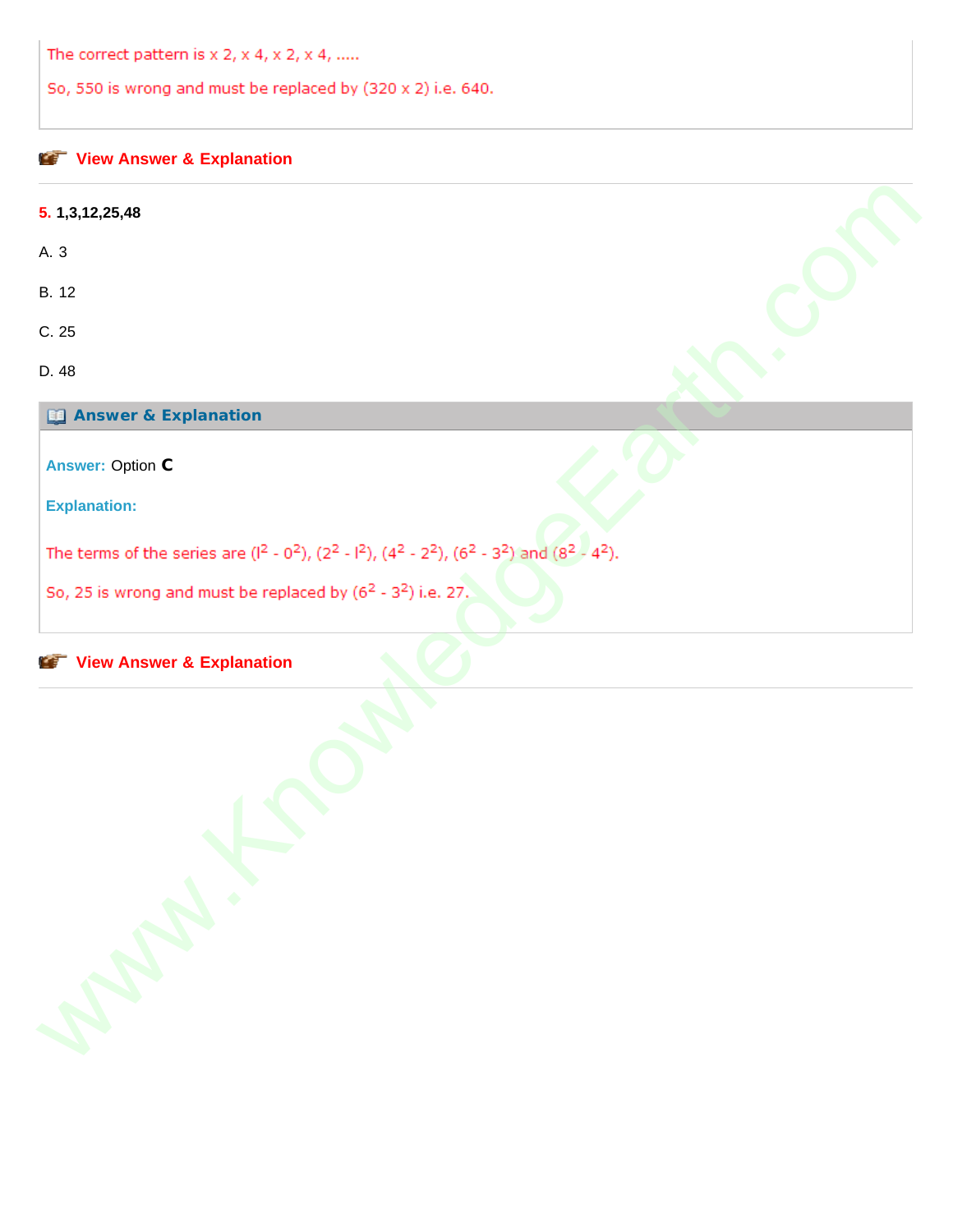# <span id="page-3-0"></span>**[Series Completion -Exercise2 \(page 2\) verbal](#page-3-0) [reasoning](#page-3-0)**

DETAILS CATEGORY: EXERCISE 2 PUBLISHED ON 22 DECEMBER 2012 WRITTEN BY ADMIN HITS: 26

**6. 8, 14, 26, 48, 98, 194, 386** A. 14 B. 48 C. 98 D. 194 **Answer & Explanation Answer:** Option **B Explanation: View Answer & Explanation 7. 2, 6, 24, 96, 285, 568, 567** A. 6 B. 24 C. 285 D. 567 **Answer & Explanation Answer:** Option **B Explanation:** DETAILS CATEGORY: EXERCISE 2 PUBLISIED CN 22 DECEMBER 2012 VRETTEN BY ACMIN LITS: 26<br>6. 8, 14, 26, 48, 99, 194, 386<br>6. 14<br>C. 98<br>C. 98<br>C. 28<br>C. 28<br>Explanation:<br>The correct pattern is x 2 - 2.<br>50, 48 is wrong and [m](#page-3-0)ust be rep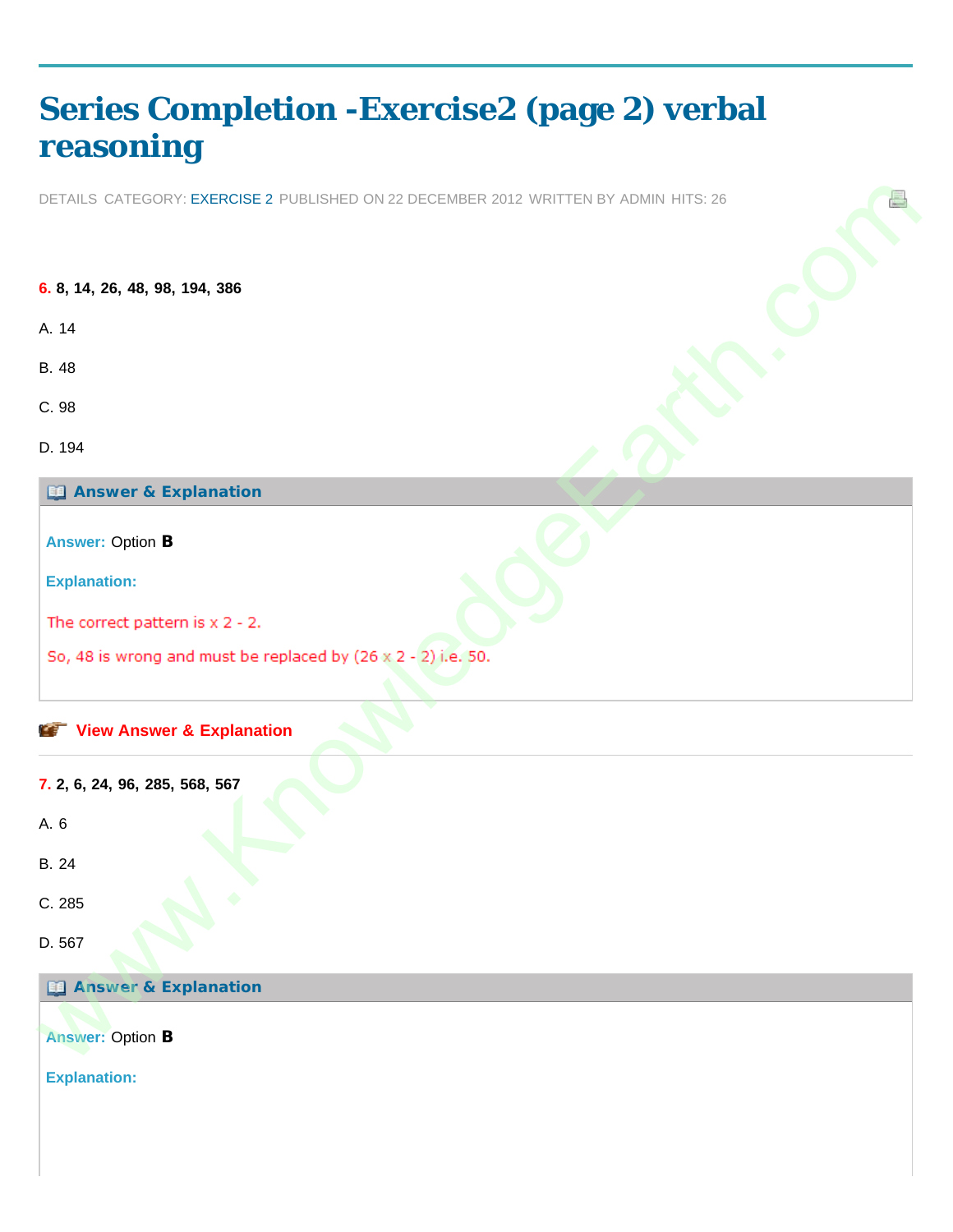The correct pattern is x 6 - 6, x 5 - 5, x 4 - 4,.....

So, 24 is wrong and must be replaced by (6 x 5 - 5) i.e. 25.

| 8. 121, 143, 165, 186, 209                                                                                      |  |
|-----------------------------------------------------------------------------------------------------------------|--|
| A. 143                                                                                                          |  |
| B. 165                                                                                                          |  |
| C. 186                                                                                                          |  |
| D. 209                                                                                                          |  |
| <b>Ed Answer &amp; Explanation</b>                                                                              |  |
| <b>Answer: Option C</b>                                                                                         |  |
| <b>Explanation:</b>                                                                                             |  |
| Each term in the series is obtained by adding 22 to the preceding term.                                         |  |
| So, 186 is wrong and must be replaced by $(165 + 22)$ i.e. 187.                                                 |  |
| View Answer & Explanation<br>9. 2, 5, 10, 17, 26, 37, 50, 64                                                    |  |
| A. 17                                                                                                           |  |
| B. 26                                                                                                           |  |
| C. 37                                                                                                           |  |
|                                                                                                                 |  |
| D. 64<br>▼                                                                                                      |  |
| <b>Ed Answer &amp; Explanation</b>                                                                              |  |
| <b>Answer: Option D</b>                                                                                         |  |
| <b>Explanation:</b>                                                                                             |  |
| The terms of the series are $(1^2 + 1)$ , $(2^2 + 1)$ , $(3^2 + 1)$ , $(4^2 + 1)$ , $(5^2 + 1)$ , $(6^2 + 1)$ , |  |
| $(7^2+1)$ ,                                                                                                     |  |
| So, 64 is wrong and must be replaced by $(8^2 + 1)$ i.e. 65.                                                    |  |
|                                                                                                                 |  |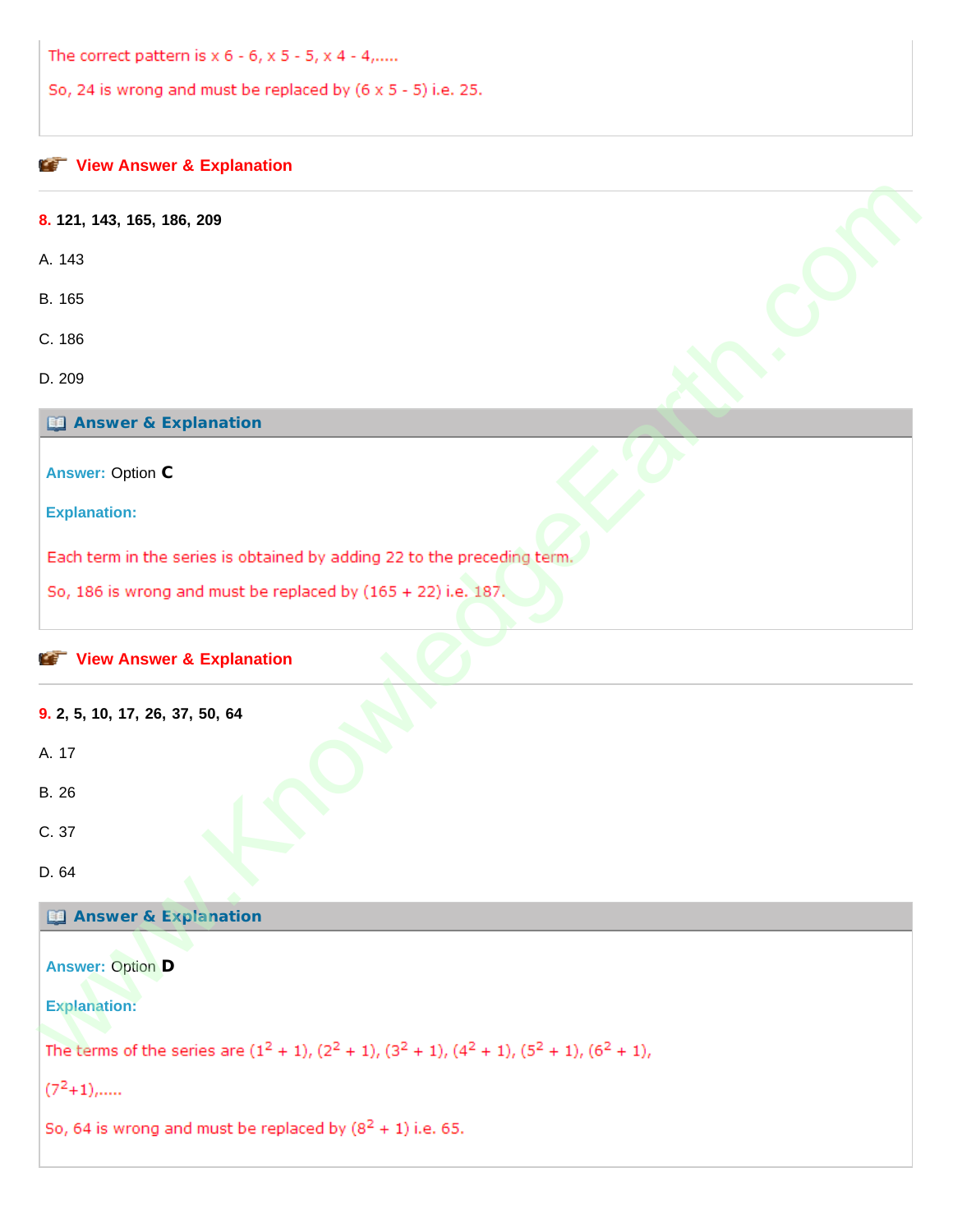| 10. 1, 5, 9, 15, 25, 37, 49                                                                                 |
|-------------------------------------------------------------------------------------------------------------|
| A. 9                                                                                                        |
| B. 15                                                                                                       |
| C.25                                                                                                        |
| D. 37                                                                                                       |
| <b>Ed Answer &amp; Explanation</b>                                                                          |
| <b>Answer: Option B</b>                                                                                     |
| <b>Explanation:</b>                                                                                         |
|                                                                                                             |
| The terms of the given series are $1^2$ , $(2^2 + 1)$ , $3^2$ , $(4^2 + 1)$ , $5^2$ , $(6^2 + 1)$ , $7^2$ . |
| So, 15 is wrong and must be replaced by $(4^2 + 1)$ i.e. 17.                                                |
| View Answer & Explanation<br>APAILLE R                                                                      |
|                                                                                                             |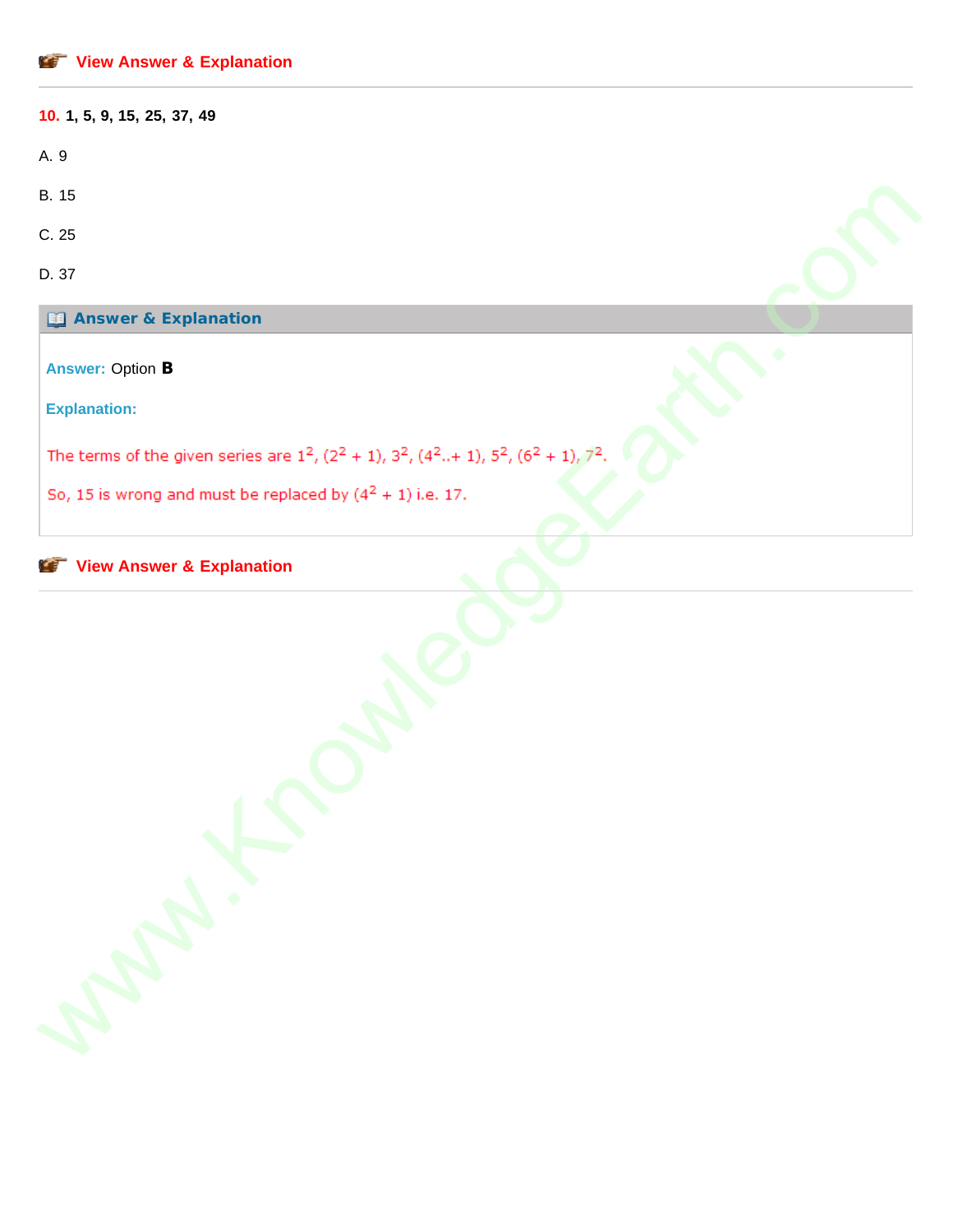# <span id="page-6-0"></span>**[Series Completion -Exercise2 \(page 3\) verbal](#page-6-0) [reasoning](#page-6-0)**

DETAILS CATEGORY: EXERCISE 2 PUBLISHED ON 22 DECEMBER 2012 WRITTEN BY ADMIN HITS: 28

**11. 2, 5, 10, 50, 500, 5000** A. 5 B. 10 C. 50 D. 5000 **Answer & Explanation Answer:** Option **D Explanation: View Answer & Explanation 12. 8, 13, 21, 32, 47, 63, 83** A. 13 DETAILS CATEGORY: EXERCISE 2 PUBLISHED CN 22 DECEMBER 2012 VRETTEN BY ACMIN HITS: 26<br>11. 2. 5. 10<br>6. 10<br>C. 50<br>C. 60<br>C. 60<br>C. 60<br>C. 60<br>Explanation:<br>Explanation:<br>Explanation:<br>So, 5000 is wrong and [m](#page-6-0)ust be replaced by (50 x 5

B. 21

C. 32

D. 47

**Answer & Explanation**

**Answer:** Option **D**

**Explanation:**

The correct pattern is  $+ 5, + 8, + 11, + 14,$ .....

So, 47 is wrong and must be replaced by  $(32 + 14)$  i.e. 46.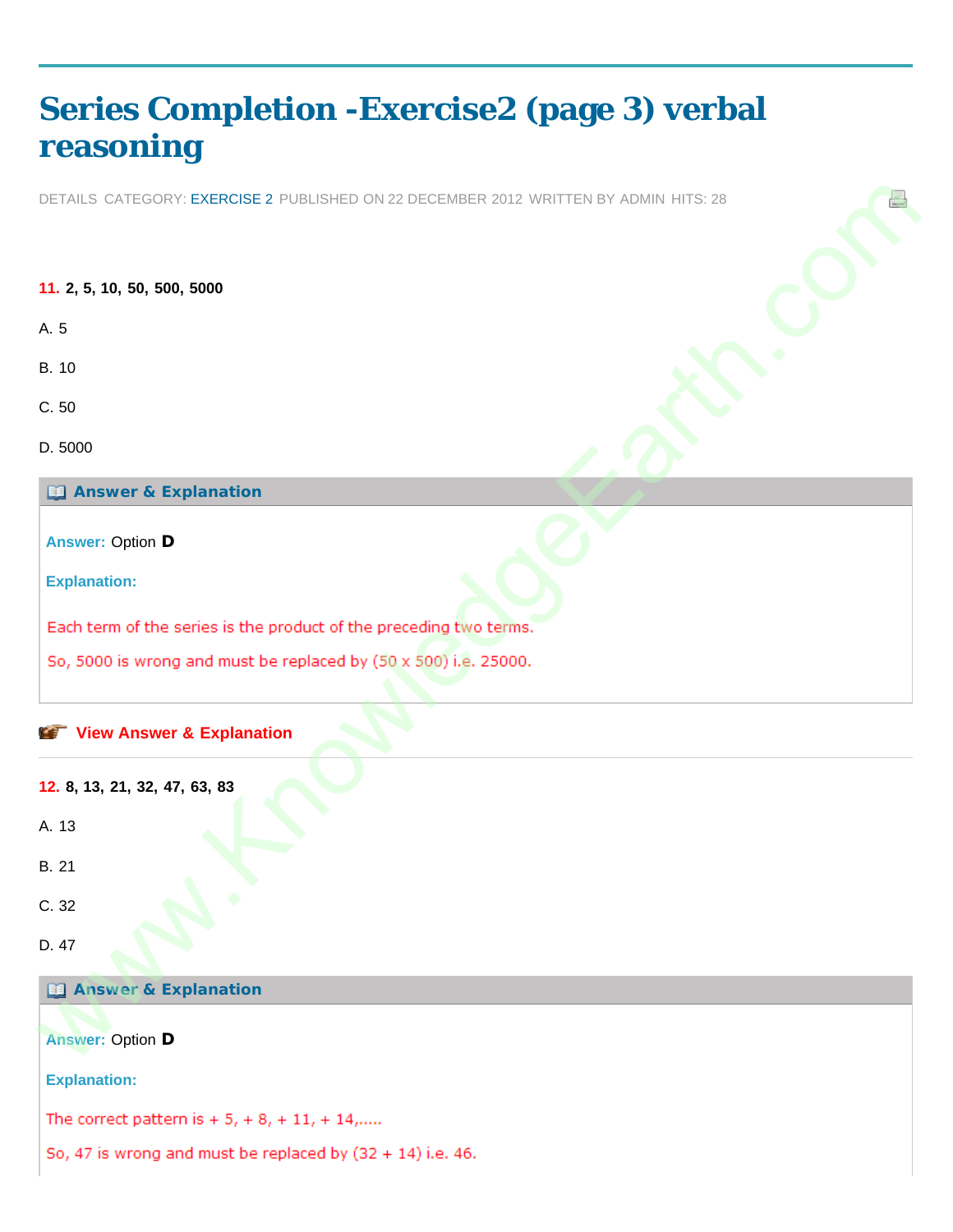#### **[View Answer & Explanation](javascript: void 0;)**

| 13. 3, 2, 8, 9, 13, 22, 18, 32, 23, 42                                                                                       |  |
|------------------------------------------------------------------------------------------------------------------------------|--|
| A. 8                                                                                                                         |  |
| <b>B.</b> 9                                                                                                                  |  |
| C. 13                                                                                                                        |  |
| D. 22                                                                                                                        |  |
| <b>Ed Answer &amp; Explanation</b>                                                                                           |  |
| <b>Answer: Option B</b>                                                                                                      |  |
| <b>Explanation:</b>                                                                                                          |  |
| The given sequence is a combination of two series:                                                                           |  |
| I. 3, 8, 13, 18, 23 and II. 2, 9, 22, 32, 42                                                                                 |  |
| The pattern in I is + 5, and the pattern in II is + 10. So, in II, 9 is wrong and must<br>be replaced by $(2 + 10)$ i.e. 12. |  |
|                                                                                                                              |  |
| View Answer & Explanation                                                                                                    |  |
| 14. 1, 3, 10, 21, 64, 129, 356, 777                                                                                          |  |
| A. 21                                                                                                                        |  |
| B. 129                                                                                                                       |  |
| C. 10                                                                                                                        |  |
|                                                                                                                              |  |
| D. 356                                                                                                                       |  |
| <b>El Answer &amp; Explanation</b>                                                                                           |  |
| <b>Answer: Option D</b>                                                                                                      |  |
|                                                                                                                              |  |
| <b>Explanation:</b>                                                                                                          |  |
| The correct pattern is $x$ 2 + 1, $x$ 3 + 1, $x$ 2 + 1, $x$ 3 + 1,                                                           |  |
|                                                                                                                              |  |

## **Answer & Explanation**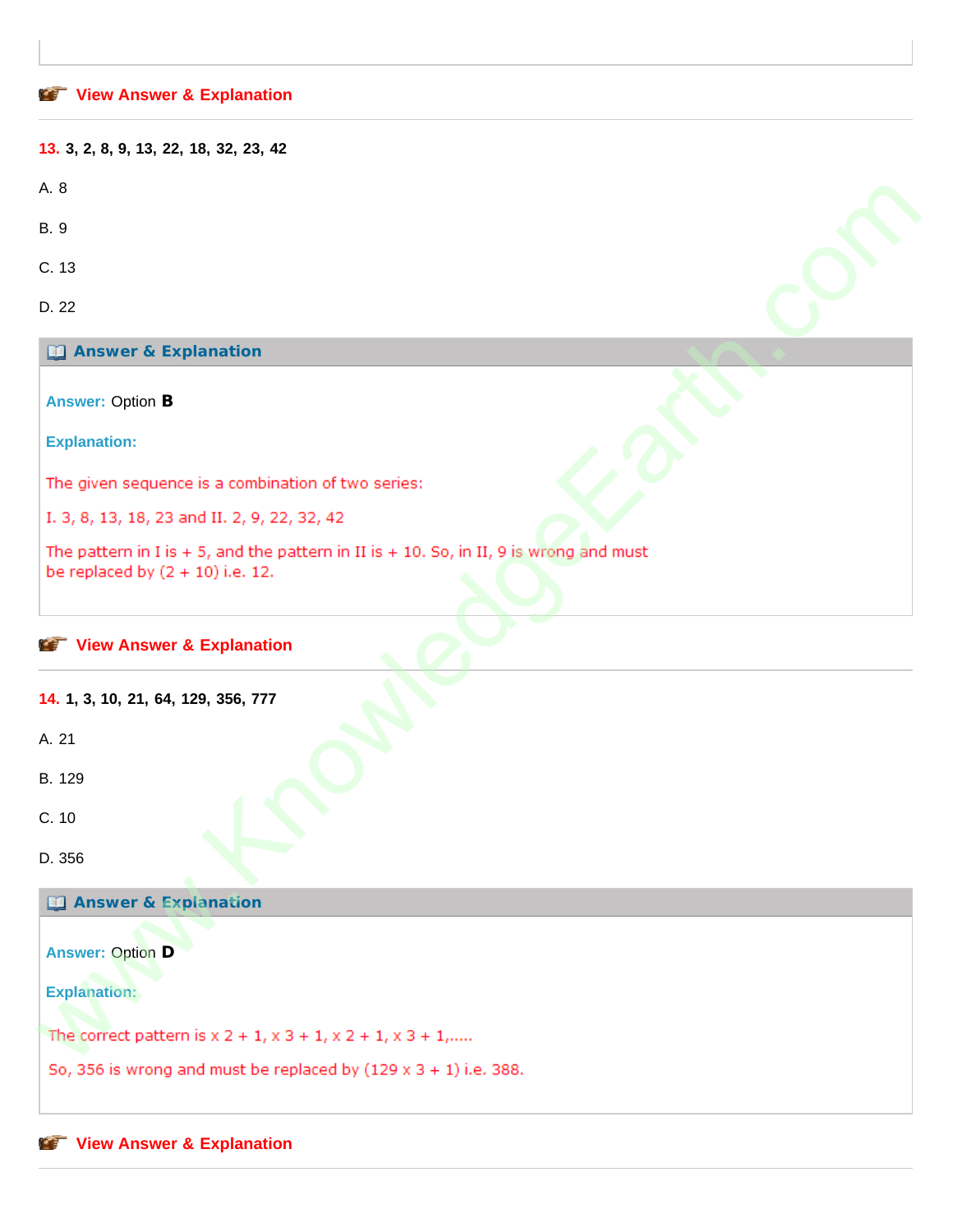**15. 4, 10, 22, 46, 96, 190, 382** A. 4 B. 10 C. 96 D. 382 **Answer & Explanation Answer:** Option **C Explanation:** www.KnowledgeEarth.com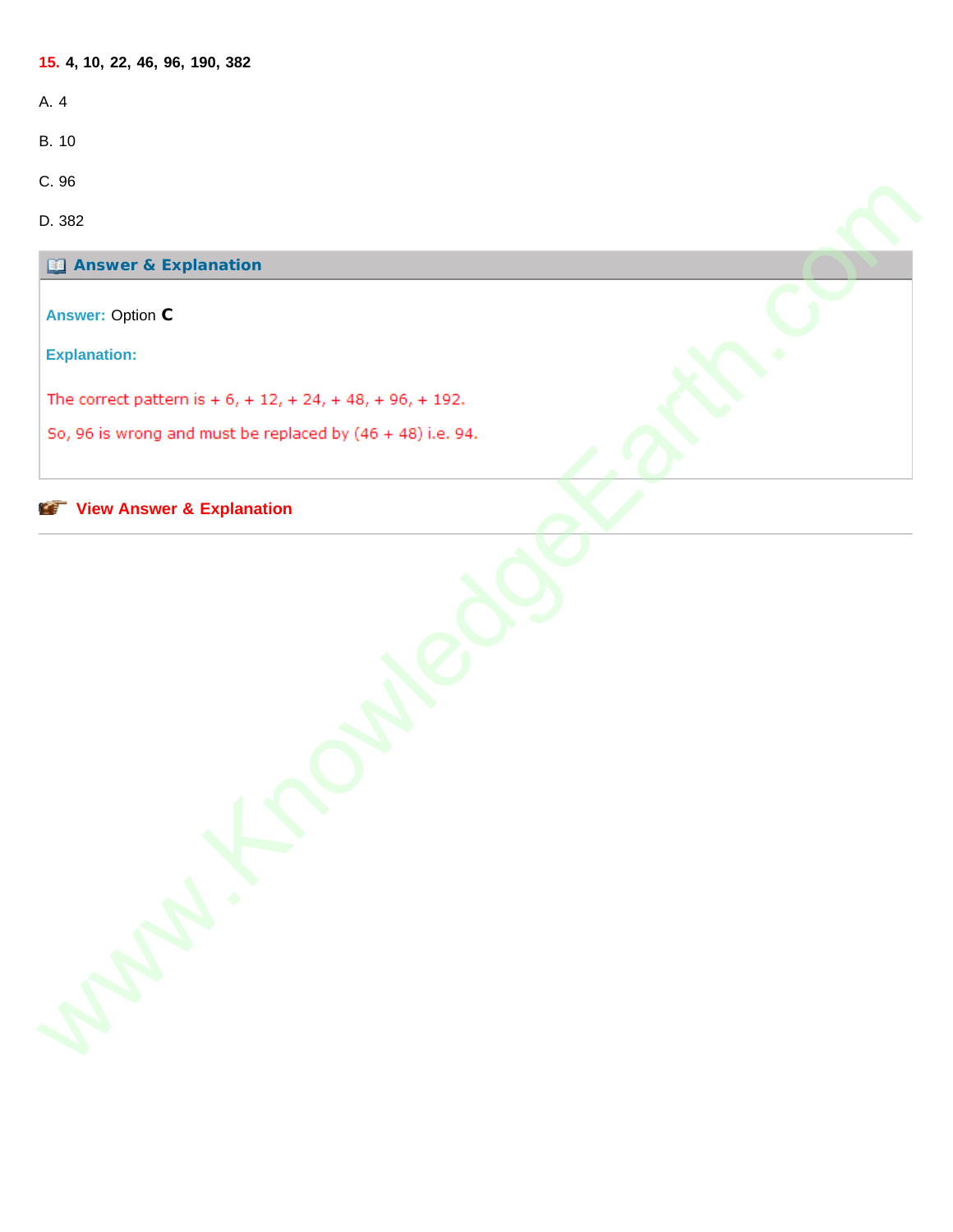# <span id="page-9-0"></span>**[Series Completion -Exercise2 \(page 4\) verbal](#page-9-0) [reasoning](#page-9-0)**

DETAILS CATEGORY: EXERCISE 2 PUBLISHED ON 22 DECEMBER 2012 WRITTEN BY ADMIN HITS: 32

**16. 105, 85, 60, 30, 0, - 45, - 90** A. 105 B. 60 C. 0 D. -45 **Answer & Explanation Answer:** Option **C Explanation: View Answer & Explanation 17. 1, 5, 5, 9, 7, 11, 11, 15, 12, 17** A. 11 B. 12 C. 17 D. 15 **Answer & Explanation Answer:** Option **B Explanation:** DETAILS CATEGORY: EXERCISE 2 PUBLISIED CN 22 DECEMBER 2012 VRETTEN BY ACMIN LITS: 12<br>16. 105, 85, 60, 30, 0, - 45, - 90<br>16. 105<br>C. 0<br>C. 0<br>C. 16. 16<br>Explanation:<br>The correct pattern is - 20, - 25, - 30,....<br>So, 0 is wrong a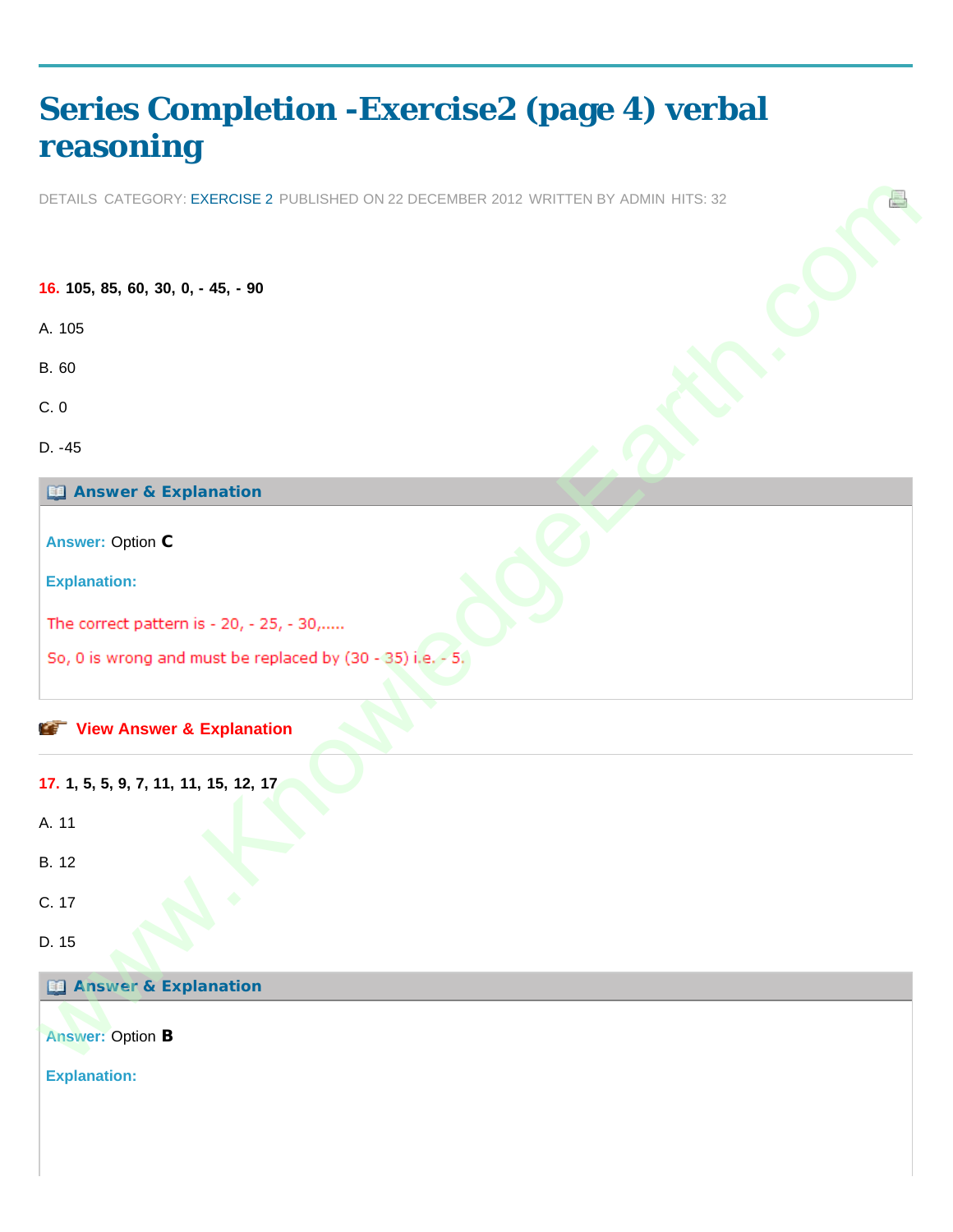The given sequence is a combination of two series:

I. 1, 5, 7, 11, 12 and II. 5, 9, 11, 15, 17

The pattern in both I and II is  $+4$ ,  $+2$ ,  $+4$ ,  $+2$ . So, 12 is wrong and must be replaced by  $(11 + 2)$  i.e. 13.

| View Answer & Explanation                                                                               |  |
|---------------------------------------------------------------------------------------------------------|--|
| 18. 15, 16, 22, 29, 45, 70                                                                              |  |
| A. 16                                                                                                   |  |
| <b>B.</b> 22                                                                                            |  |
| C. 45                                                                                                   |  |
| D. 70                                                                                                   |  |
| <b>Explanation</b>                                                                                      |  |
| <b>Answer: Option B</b>                                                                                 |  |
| <b>Explanation:</b>                                                                                     |  |
| The correct pattern is + 1, + 4, + 9, + 16, + 25 i.e. + $1^2$ , + $2^2$ , + $3^2$ , + $4^2$ , + $5^2$ . |  |
| So, 22 is wrong and must be replaced by $(16 + 4)$ i.e. 20.                                             |  |
| View Answer & Explanation                                                                               |  |
| 19. 3, 4, 10, 32, 136, 685, 4116                                                                        |  |
| A. 10                                                                                                   |  |
| B. 32                                                                                                   |  |
| C. 136                                                                                                  |  |
| D. 4116                                                                                                 |  |
| <b>44 Answer &amp; Explanation</b>                                                                      |  |
| <b>Answer: Option B</b>                                                                                 |  |
| <b>Explanation:</b>                                                                                     |  |
| The correct pattern is $x 1 + 1$ , $x 2 + 2$ , $x 3 + 3$ , $x 4 + 4$ ,                                  |  |
| So, 32 is wrong and must be replaced by $(10 \times 3 + 3)$ i.e. 33.                                    |  |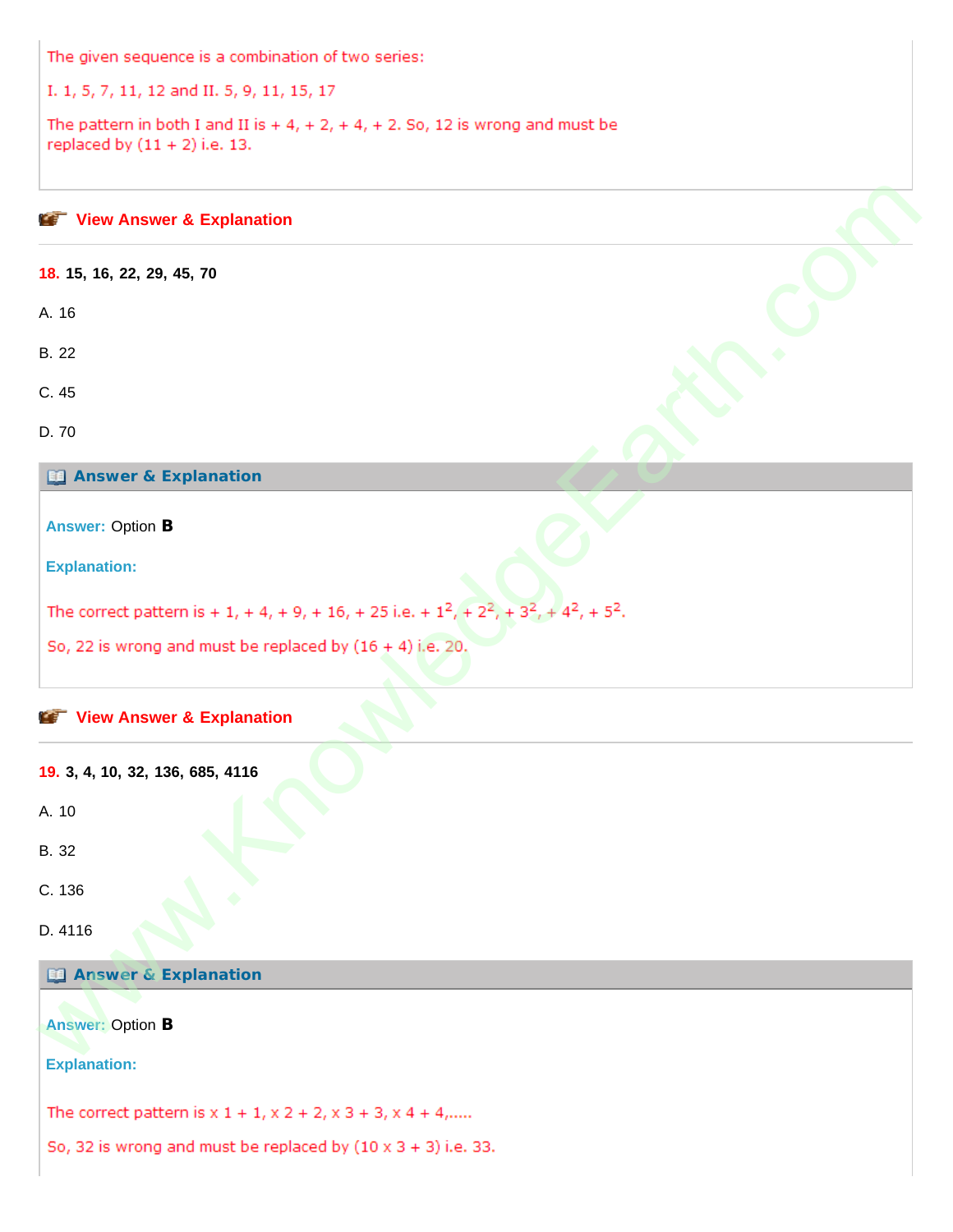## **[View Answer & Explanation](javascript: void 0;)**

**20. 5, 10, 40, 80, 320, 550, 2560**

A. 80

B. 320

C. 550

D. 2560

**Answer & Explanation**

**Answer:** Option **C**

**Explanation:**

R. 201<br>
B. 201<br>
C. 500<br>
D. Answer: Option C<br>
Answer: Option C<br>
Explanation:<br>
The correct pattern is x 2, x 4, x 2, x 4, ......<br>
So, 550 is wrom and must be replaced by (320 x 2) i.e. 640.<br>
C. C. C. C. C. C. C. C. C. C. C.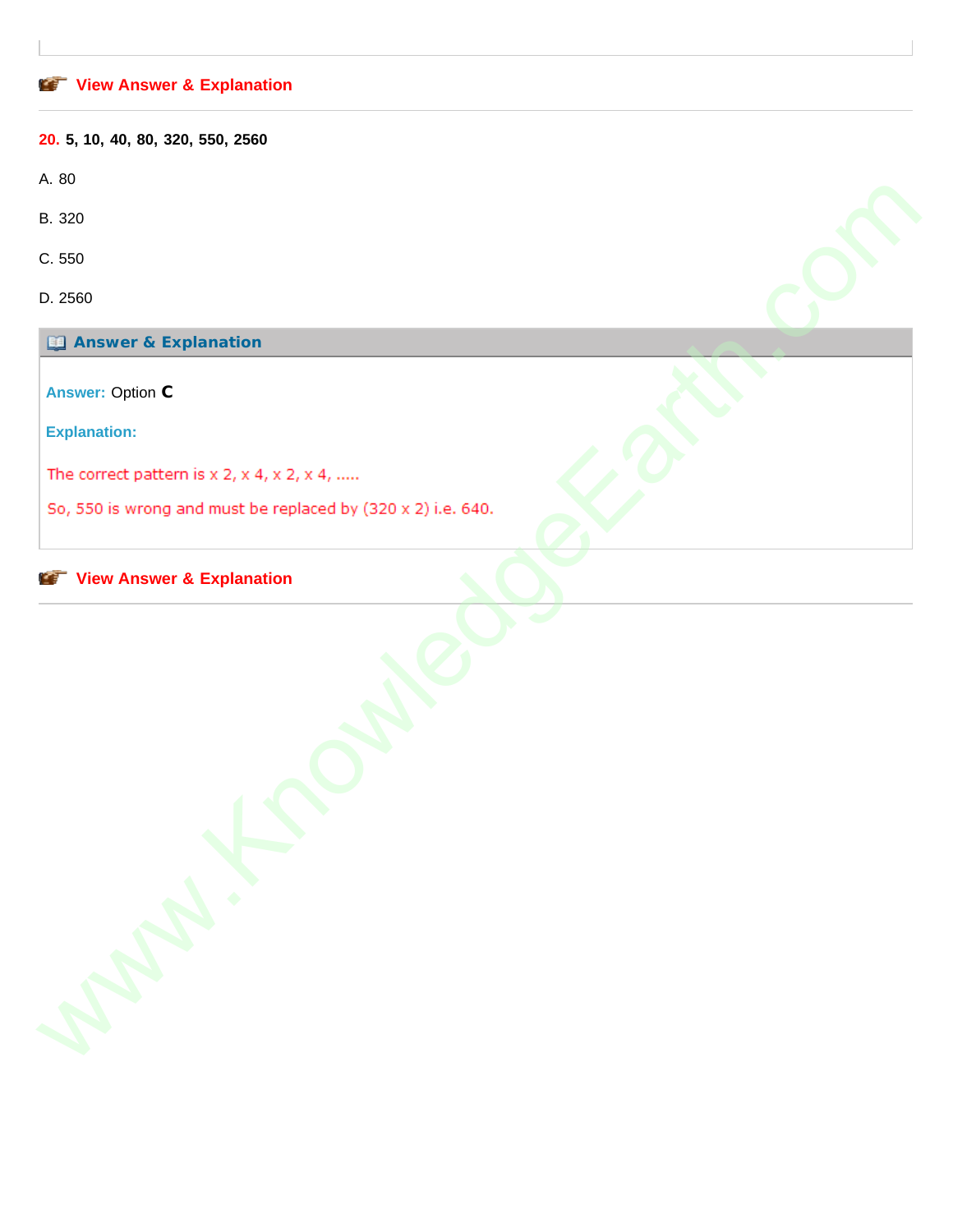# <span id="page-12-0"></span>**[Series Completion -Exercise2 \(page 5\) verbal](#page-12-0) [reasoning](#page-12-0)**

DETAILS CATEGORY: EXERCISE 2 PUBLISHED ON 22 DECEMBER 2012 WRITTEN BY ADMIN HITS: 34

**21. 11, 5, 20, 12, 40, 26, 74, 54** A. 5 B. 20 C. 40 D. 26 **Answer & Explanation Answer:** Option **C Explanation: View Answer & Explanation 22. 125, 126, 124, 127, 123, 129** DETAILS CATEGORY: EXERCISE 2 PUBLISIED CN 22 DECEMBER 2012 VRETTEN BY ACMIN LITS: 34<br>21. 11, 5, 20. 12, 40, 20, 74, 54<br>6. 20<br>C. 40<br>C. 20<br>C. 20<br>C. 20<br>C. 20<br>Explanation:<br>The given sequence is a combination of t[w](javascript: void 0;)o series :<br>1.

A. 126

- B. 124
- C. 123
- 
- D. 129

**Answer & Explanation** 

**Answer:** Option **D**

**Explanation:**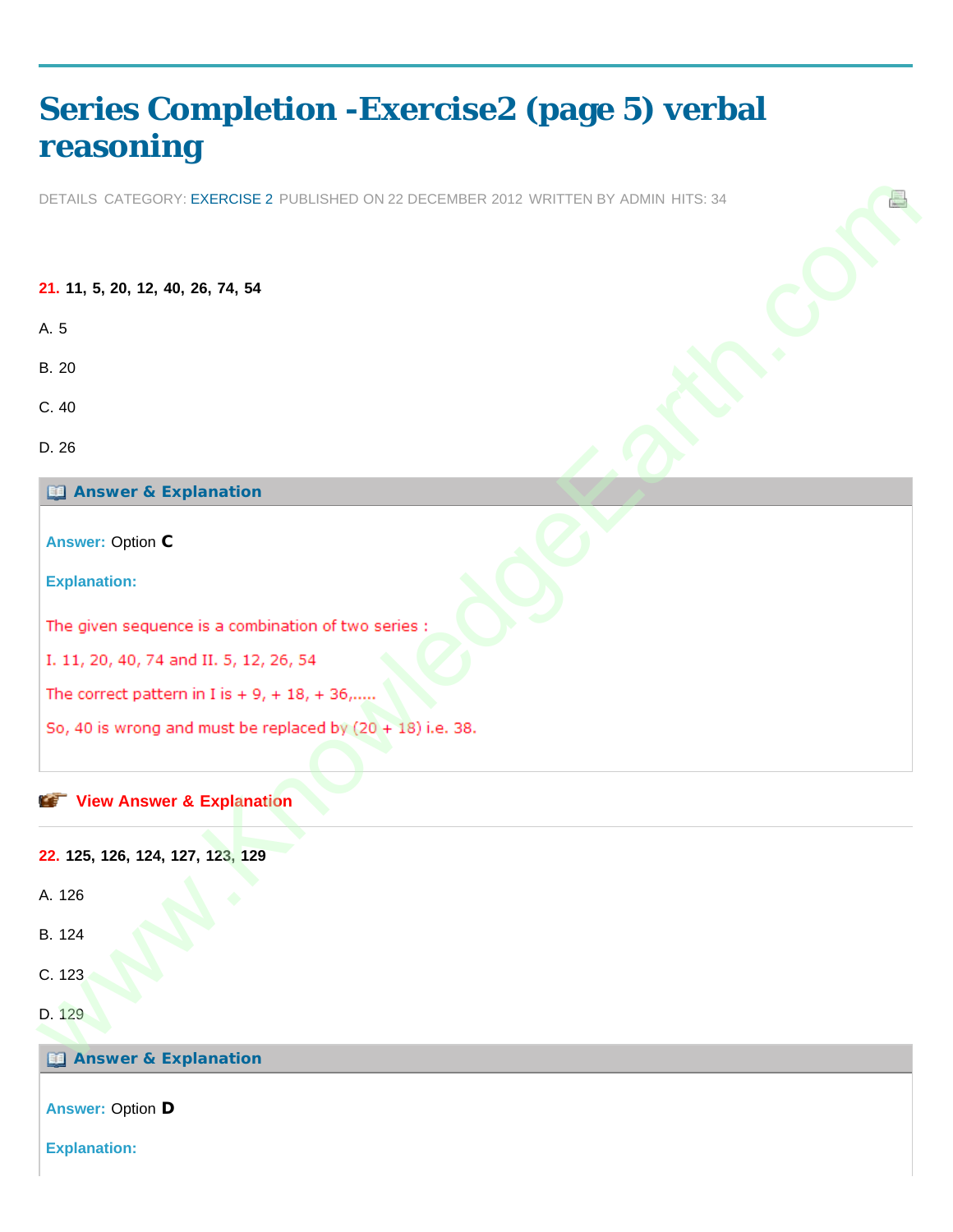The correct pattern is  $+1, -2, +3, -4, +5.$ 

So, 129 is wrong and must be replaced by  $(123 + 5)$  i.e. 128.

| 23. 6, 15, 35, 77, 165, 221                                                                                            |  |
|------------------------------------------------------------------------------------------------------------------------|--|
| A. 35                                                                                                                  |  |
| <b>B.77</b>                                                                                                            |  |
| C. 165                                                                                                                 |  |
| D. 221                                                                                                                 |  |
| <b>Ed Answer &amp; Explanation</b>                                                                                     |  |
| <b>Answer: Option C</b>                                                                                                |  |
| <b>Explanation:</b>                                                                                                    |  |
| The terms of the series are products of two consecutive prime numbers i.e. $(2 \times 3)$ ,                            |  |
| $(3 \times 5), (5 \times 7), (7 \times 11), \ldots$                                                                    |  |
| So, 165 is wrong and must be replaced by (11 x 13) i.e. 143.                                                           |  |
| View Answer & Explanation                                                                                              |  |
| 24. 56, 58, 62, 70, 84, 118, 182                                                                                       |  |
| A. 58                                                                                                                  |  |
| B. 62                                                                                                                  |  |
| C. 84<br>▼                                                                                                             |  |
| ۰<br>D. 118                                                                                                            |  |
| <b>Ed Answer &amp; Explanation</b>                                                                                     |  |
| <b>Answer: Option C</b>                                                                                                |  |
| <b>Explanation:</b>                                                                                                    |  |
| The correct pattern is + 2, + 4, + 8, + 16, + 32, + 64 i.e. + 2, + $2^2$ , + $2^3$ , + $2^4$ , + $2^5$ ,<br>$+2^{6}$ . |  |
| So, 84 is wrong and must be replaced by $(70 + 16)$ i.e. 86.                                                           |  |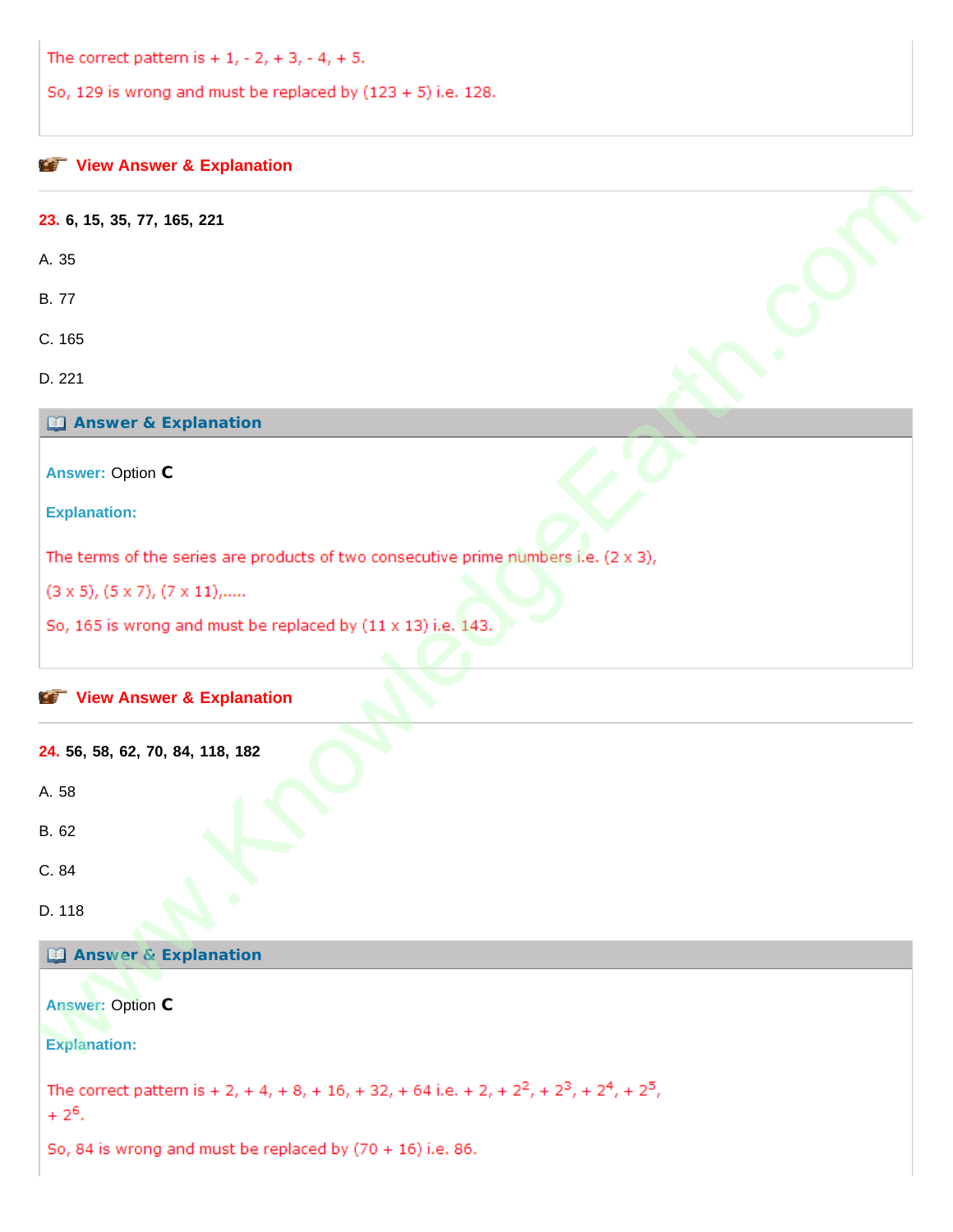# **[View Answer & Explanation](javascript: void 0;) 25. 25, 36, 49, 81, 121, 169, 225** A. 36 B. 49 C. 169 D. 225 **Answer & Explanation Answer:** Option **A Explanation:** www.KnowledgeEarth.com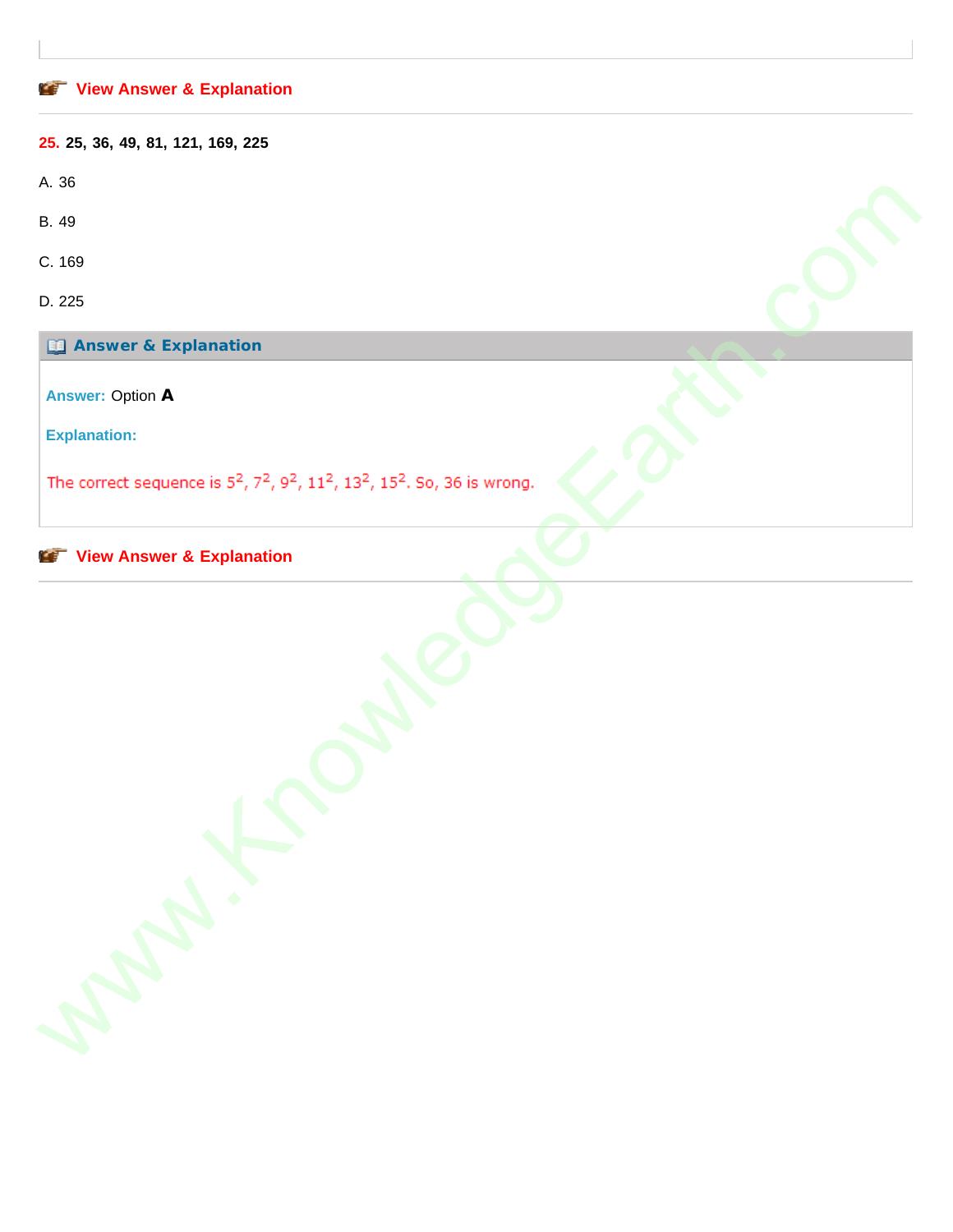# <span id="page-15-0"></span>**[Series Completion -Exercise2 \(page 6\) verbal](#page-15-0) [reasoning](#page-15-0)**

DETAILS CATEGORY: EXERCISE 2 PUBLISHED ON 22 DECEMBER 2012 WRITTEN BY ADMIN HITS: 48

**26. 10, 26, 74, 218, 654, 1946, 5834** A. 26 B. 74 C. 218 D. 654 **Answer & Explanation Answer:** Option **D Explanation: View Answer & Explanation 27. 0, 2, 3, 5, 8, 10, 15, 18, 24, 26, 35** A. 18 B. 24 C. 26 D. 10 **Answer & Explanation Answer:** Option **A Explanation:** DETAILS CATEGORY: EXERCISE 2 PUBLISIED CN 22 DECEMBER 2012 VRITTEN BY ACMIN LITS: 46<br>28. 10, 26, 74, 218, 654, 1946, 6534<br>2. 8. 74<br>C. 218<br>C. 218<br>C. 21<br>C. 21<br>Explanation:<br>The correct pattern is x 3 - 4.<br>So, 654 is wrong and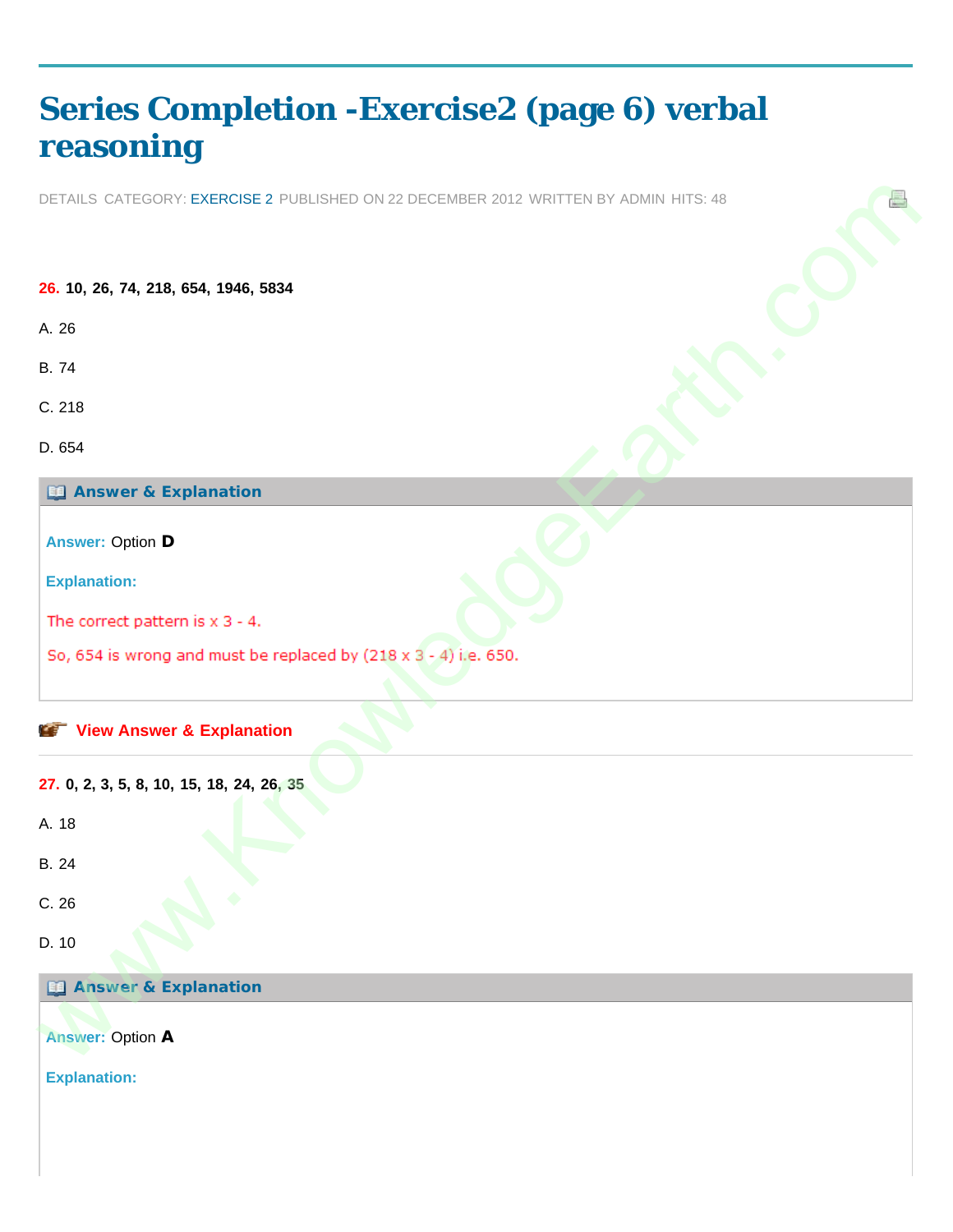The given sequence is a combination of two series:

I. 0, 3, 8, 15, 24, 35 and II. 2, 5, 10, 18, 26

The pattern in both I and II is  $+3$ ,  $+5$ ,  $+7$ ,  $+9$ ,....

So, in II, 18 is wrong and must be replaced by  $(10 + 7)$  i.e. 17.

#### **View Answer & Explanation**

#### **28. 3, 7, 15, 39, 63, 127, 255, 511**

A. 15

B. 39

C. 63

D. 127

**Answer & Explanation**

**Answer:** Option **B**

**Explanation:**

We We Answer & Explanation<br>
28. 3, 7, 15, 39, 63, 127, 255, 511<br>
A. 15<br>
A. 3<br>
C. 63<br>
D. 27<br>  $\Box$  Answer & Explanation<br>
Answer & Explanation<br>
Explanation:<br>
Explanation<br>
29. 89, 70, 86, 80, 85, 82, 83<br>
A. 83<br>
C. 66<br>
D. 78<br>

#### **View Answer & Explanation**

**29. 89, 78, 86, 80, 85, 82, 83**

A. 83

B. 82

C. 86

D. 78

**Answer & Explanation**

**Answer:** Option **C**

**Explanation:**

The correct pattern is  $-11$ ,  $+9$ ,  $-7$ ,  $+5$ ,  $-3$ ,  $+1$ .

So, 86 is wrong and must be replaced by  $(78 + 9)$  i.e. 87.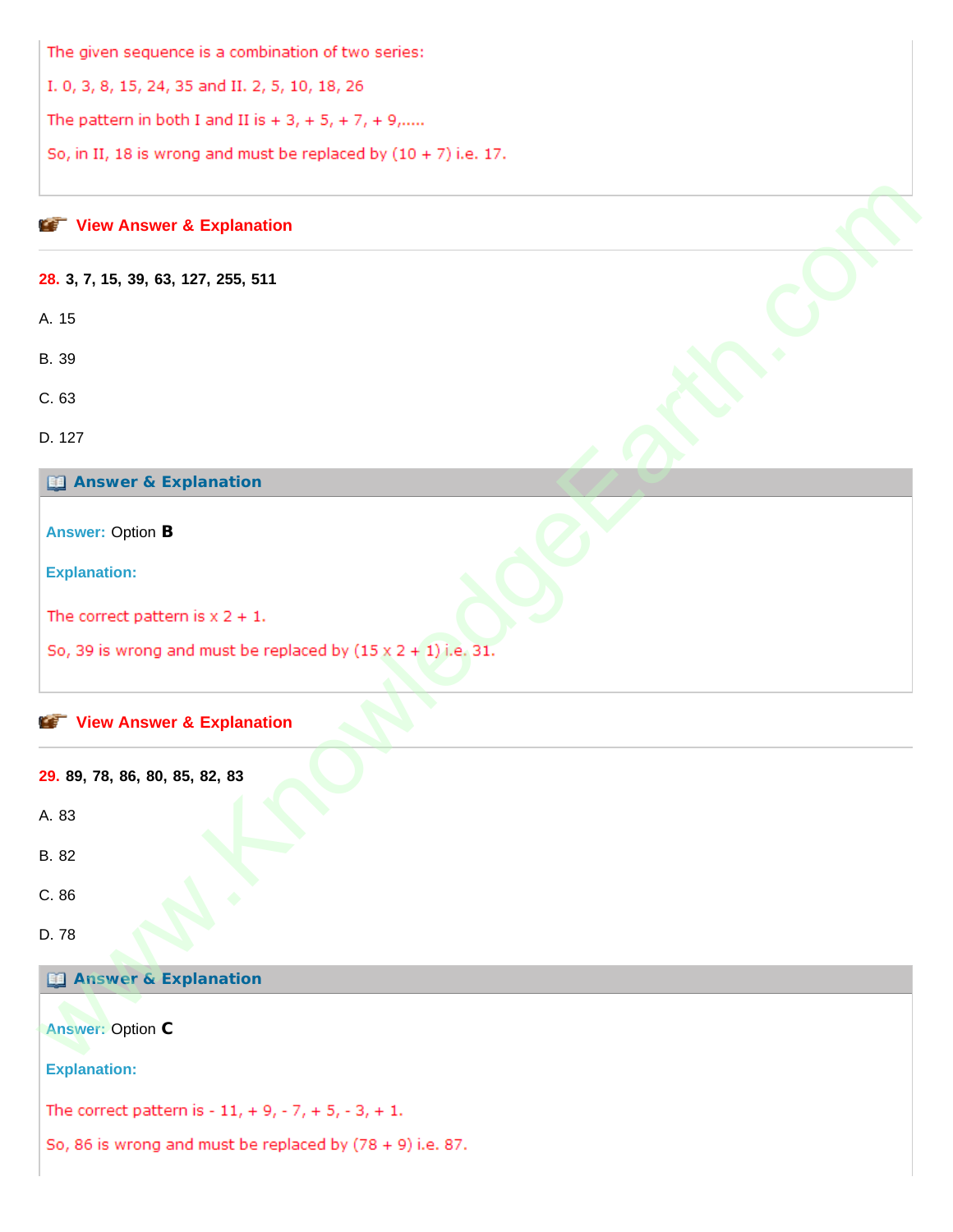## **[View Answer & Explanation](javascript: void 0;)**

| 30. 16, 22, 30, 45, 52, 66                                        |  |
|-------------------------------------------------------------------|--|
| A. 30                                                             |  |
| B. 45                                                             |  |
| C.52                                                              |  |
| D. 66                                                             |  |
| <b>Ed Answer &amp; Explanation</b>                                |  |
| <b>Answer: Option B</b>                                           |  |
| <b>Explanation:</b>                                               |  |
| The correct pattern is $+ 6$ , $+ 8$ , $+ 10$ , $+ 12$ , $+ 14$ . |  |
| So, 45 is wrong and must be replaced by $(30 + 10)$ i.e. 40.      |  |
| <b>View Answer &amp; Explanation</b><br><b>KET</b>                |  |
| Maple 12                                                          |  |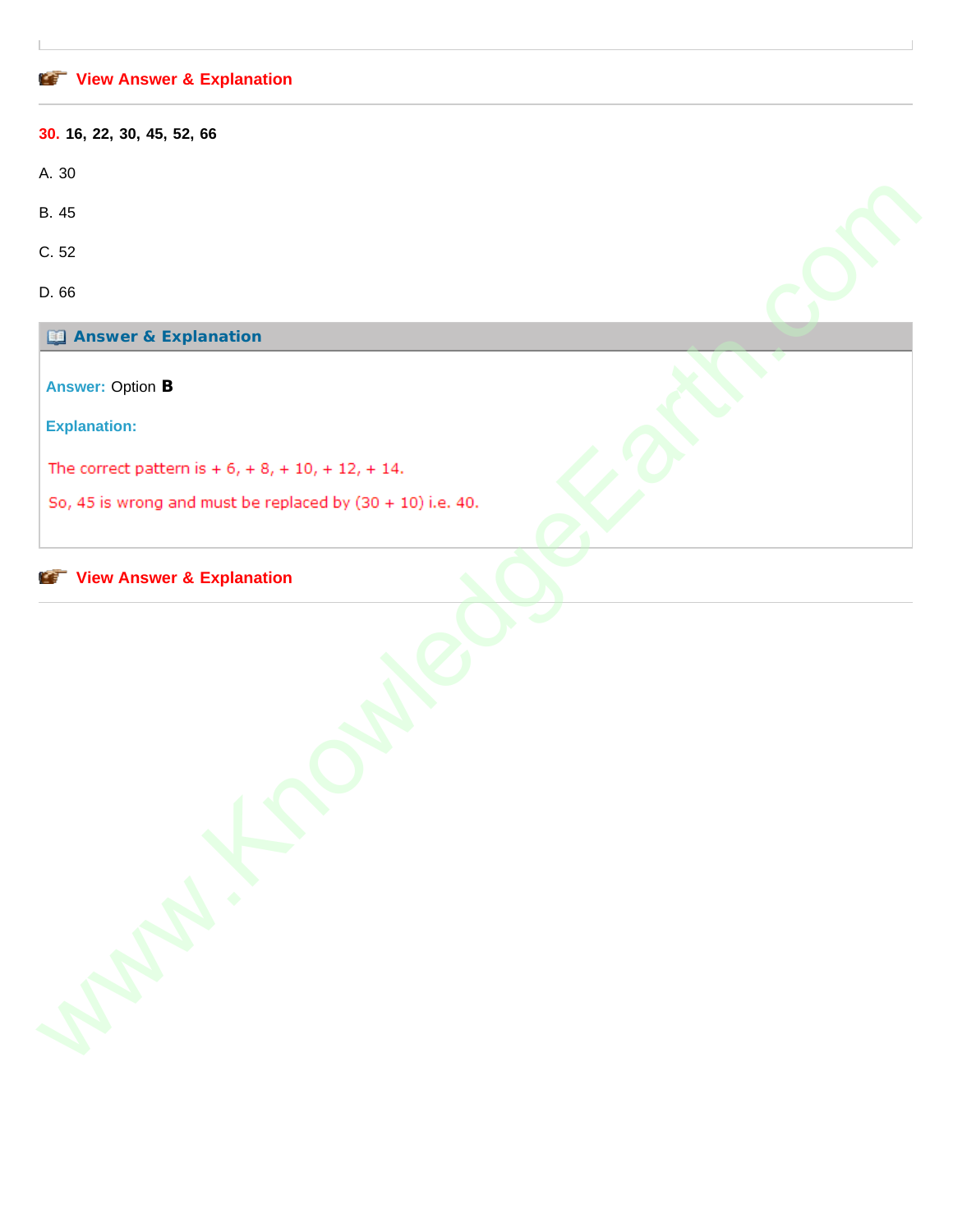# <span id="page-18-0"></span>**[Series Completion -Exercise2 \(page 7\) verbal](#page-18-0) [reasoning](#page-18-0)**

DETAILS CATEGORY: EXERCISE 2 PUBLISHED ON 22 DECEMBER 2012 WRITTEN BY ADMIN HITS: 30

**31. 10, 14, 28, 32, 64, 68, 132** A. 28 B. 32 C. 64 D. 132 **Answer & Explanation Answer:** Option **D Explanation: View Answer & Explanation 32. 5, 27, 61, 122, 213, 340, 509** A. 27 B. 61 C. 122 D. 509 **Answer & Explanation Answer:** Option **A Explanation:** DETAILS CATEGORY: EXERCISE 2 PUBLISIED CN 22 DECEMBER 2012 VRETTEN BY ACMIN LITS: 30<br>31. 10, 14, 28, 32, 64, 68, 132<br>A. 28<br>C. 64<br>C. 64<br>C. 7<br>C. 22<br>E. A Azy<br>Wew Answer & Explanation<br>25. 4, 27, 61, 122, 213, 340, 509<br>S. 132 i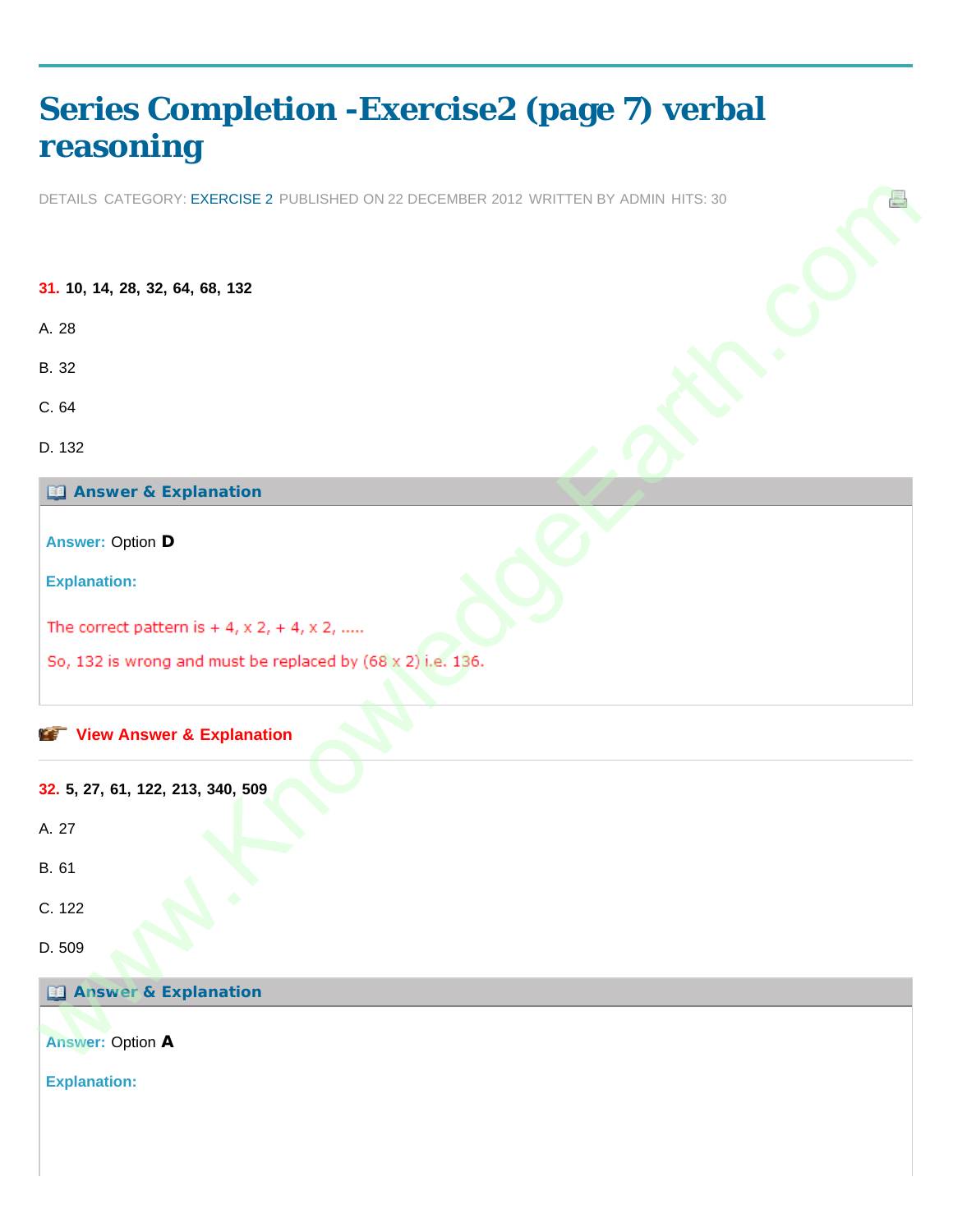The terms of the series are  $(2^3 - 3)$ ,  $(3^3 - 3)$ ,  $(4^3 - 3)$ ,  $(5^3 - 3)$ ,  $(6^3 - 3)$ ,  $(7^3 - 3)$ ,

 $(8<sup>3</sup>-3).$ 

So, 27 is wrong and must be replaced  $(3^3 - 3)$  i.e. 24.

| View Answer & Explanation                                  |
|------------------------------------------------------------|
| 33. 380, 188, 92, 48, 20, 8, 2                             |
| A. 8                                                       |
| <b>B.</b> 20                                               |
| C. 48                                                      |
| D. 188                                                     |
| <b>Ed Answer &amp; Explanation</b>                         |
| <b>Answer: Option C</b>                                    |
| <b>Explanation:</b>                                        |
| The correct pattern is - 192, - 96, - 48, - 24, - 12, - 6. |
| So, 48 is wrong and must be replaced by (92 - 48) i.e. 44. |
|                                                            |
| View Answer & Explanation                                  |
| 34. 46080, 3840, 384, 48, 24, 2, 1                         |
| A. 384                                                     |
| <b>B.</b> 48                                               |
| C. 24                                                      |
| D. 2                                                       |
| <b>Ed Answer &amp; Explanation</b>                         |
| <b>Answer: Option C</b>                                    |
| <b>Explanation:</b>                                        |
| The correct pattern is $+ 12 + 10 + 8 + 6$ ,               |
| So, 24 is wrong and must be replaced by $(48 + 6)$ i.e. 8. |
|                                                            |